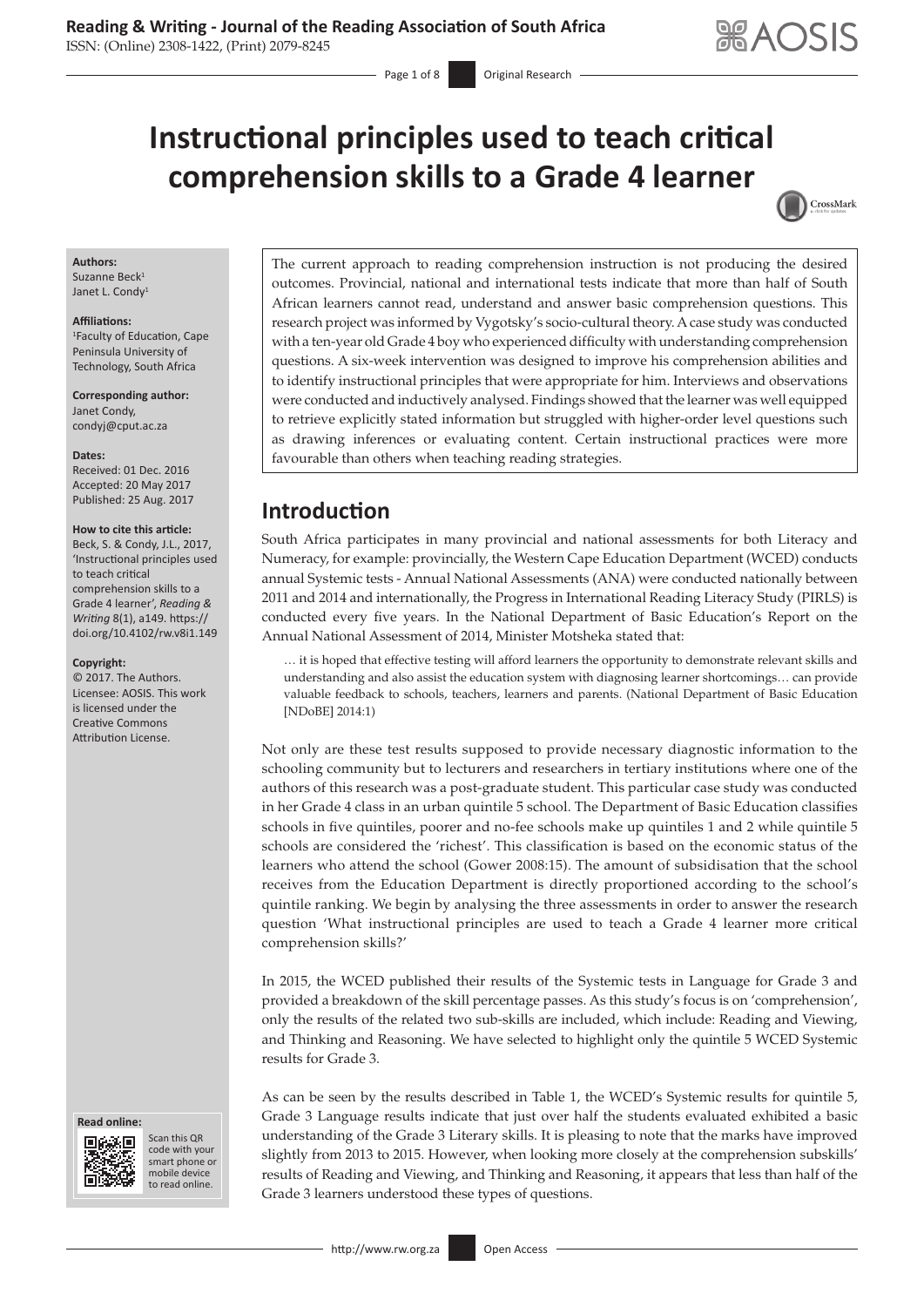**TABLE 1:** Western Cape Education Department's 2015 Systemic test percentage of learners who passed language in Grade 3 and a further description of the results of the two comprehension sub-skills.

| 58.4<br>53.2<br>61.0<br>63.4<br>65.2 |
|--------------------------------------|
| 26.0<br>37.0<br>42.6<br>41.<br>43.∠  |
| 44.4<br>40.7<br>44.2<br>42.4<br>31.Z |
|                                      |

*Source:* Data taken from Western Cape Education Department, 2015, *WCED Systemic tests for Grades 3, 6 and 9: 2015 results*, [Power point presentation] Research Department, Cape Town

**TABLE 2:** The 2014 Annual National Assessments results for Grade 3 of learners

| 2012 | 2013 | 2014 |  |  |
|------|------|------|--|--|
| 52%  | 51%  | 56%  |  |  |
|      |      |      |  |  |

The 2014 Annual National Assessments (ANA) were conducted in Grades 3, 6 and 9. The results are indicated in Table 2 and again the researchers focussed only on the Grade 3 Literacy results of the learners who passed. Motsheka (NDoBE 2014:1) claims:

Many learners in both Home Language and First Additional Language struggle to respond to questions that:

- 1. Require the use of their own words. Therefore, summarising a text using own words, becomes extremely difficult.
- 2. Learners are unable to interpret a sentence or give an opinion when required.

Similarly, when one examines the international results from the PIRLS 2011 Grade 5 comprehension tests, more than half of South African learners only reached the Low International benchmark as can be seen in Table 3 (Howie et al. 2012).

The results of the PIRLS indicate that the majority of South African learners are unable to draw straightforward inferences and integrate ideas (Combrinck, Van Staden & Roux 2014). According to Mokhtari and Reichard (2002), such unskilled readers regard reading as a decoding process rather than a meaning-making process and often do not realise that they do not understand what they have read.

What is consistently reinforced about South African learners from the results of these three tests, according to Spaull et al. (2016), is:

…. less than half of all learners learn to read for meaning in this critical period. These weak foundations provided in Grades 1 – 3 constitute one of the major factors leading to poor learning outcomes in later grade. (p. 4)

This research project was conducted in an English Grade 4 classroom in a public, mainstream primary school situated in a low to middle socio-economic urban area. This quintile 5 school had a teacher-to-pupil ratio of 1:38 with annual school fees of R1 800. After working in this grade for two years, the researcher identified that many of her learners performed below average in reading comprehension. This restricted her learners during Home Language lessons and assessments as well as constrained participation in lessons and assessments of other subjects. Most learners were able to answer questions about explicitly stated information but were unable to draw inferences, make connections to the text or evaluate content.

Many of her learners did not understand that the aim of a comprehension exercise was the acquisition of information. In formal assessment tasks, where learners were given a text and a set of questions, they appeared to read the text once, without stopping to process and question information. They would then answer questions without further reference to the text. These learners did not seem to be equipped with the skills and strategies to gain complete comprehension and process written information: As a result of this, many learners were underachieving.

# **Literature review**

This section discusses: definitions of literacy, comprehensions in terms of skills, instructional practices such as explicit teaching, guided reading, and whole and small group reading.

Two *definitions of literacy* are examined. The current Foundation and Intermediate Phase curriculum in South Africa is the Curriculum Assessment and Policy Statement (CAPS) document (NDoBE 2011) which was implemented in 2011. This document defines literacy skills in the Foundation Phase (Grades R-3) as: listening and speaking, reading and phonics, and writing and handwriting, while thinking and reasoning, and language structure and use are underlying skills. In the Intermediate Phase (Grades  $4 - 6$ ), listening, speaking and language usage skills are further developed and refined but with an emphasis on reading and writing skills. The reading skills include developing proficiency in reading a wide range of genres to reflect on the purpose, audience and context of texts and to develop learners to become more critical and creative thinkers. The CAPS (NDoBE 2011) document states that 'comprehension' should be taught but does not prescribe *how* it should be taught: As a result, many teachers opt for an implicit approach when teaching comprehension, meaning that they do not teach reading comprehension and its related strategies in isolation or in a clear, unambiguous manner but rather assume that learners will improve their comprehension ability by simply completing comprehension exercises without any instructional input.

According to international authors Mullis et al. (2009), the authors of the PIRLS 2011 assessments, they define comprehension as:

… reading literacy is defined as the ability to understand and use those written language forms required by society and/or valued by the individual. Young readers can construct meaning from a variety of texts. They read to learn, to participate in communities of readers in school and everyday life, and for enjoyment. (p. 11)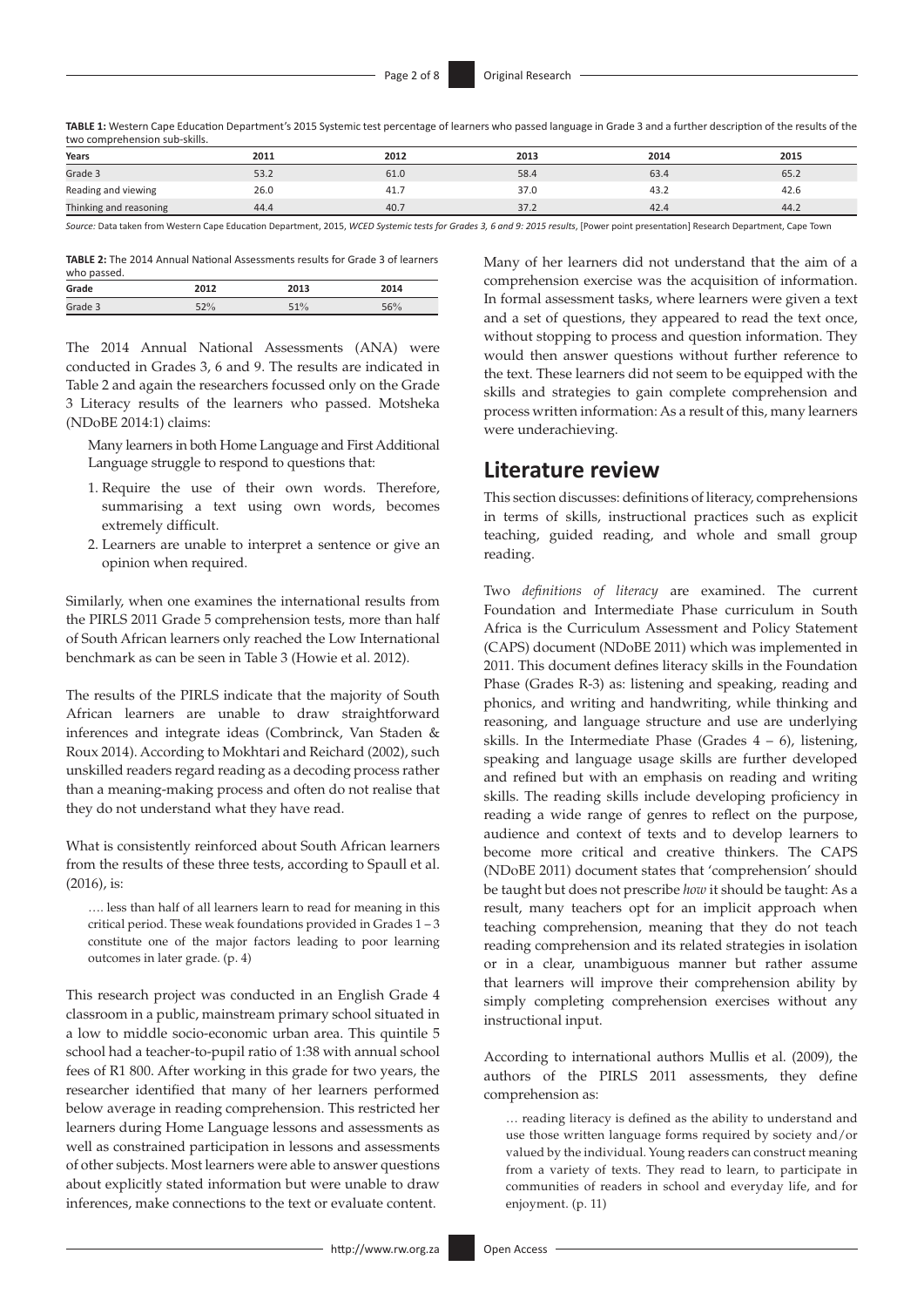**TABLE 3:** Progress in International Reading Literacy Study 2011 international benchmarks of reading achievement.

| <b>Benchmarks of reading</b><br>achievement | Did not reach - Did not<br>reach any benchmark | Reached - Low International<br>benchmark: Focus on<br>retrieving explicitly<br>stated information | Reached - Intermediate<br>International benchmark:<br>Make straightforward<br>inferences | Reached - High International<br>benchmark: Interpret and<br>integrate ideas and<br>information | <b>Reached - Advanced</b><br>International benchmark:<br><b>Evaluate and examine</b><br>content, language and<br>textual elements |
|---------------------------------------------|------------------------------------------------|---------------------------------------------------------------------------------------------------|------------------------------------------------------------------------------------------|------------------------------------------------------------------------------------------------|-----------------------------------------------------------------------------------------------------------------------------------|
| International Grade 4                       |                                                | 95                                                                                                | 80                                                                                       | 44                                                                                             |                                                                                                                                   |
| South Africa Grade 5                        | 43                                             | 57                                                                                                | 34                                                                                       | 14                                                                                             |                                                                                                                                   |

*Source:* Data taken from Van Staden, S., 2012, *PIRLS overall results* [Power point presentation], Centre for Evaluation and Assessment, University of Pretoria, Pretoria

In South Africa, Grade 4, the start of the Intermediate Phase, is frequently characterised by learners who face comprehension difficulties (McNamara, Ozuru & Floyd 2011) as they try to 'understand and use the written language forms required by society' (Mullis et al. 2009). Learners move from 'learning to read' in the Foundation Phase to 'reading to learn' in the Intermediate Phase (Sanacore & Palumbo 2009) where the emphasis of comprehension shifts to 'constructing meaning from a variety of texts … and for enjoyment' (Mullis et al. 2009). All learning becomes dependent on the learner's ability to understand the written word, whereas the focus was previously on the ability to pronounce the written word. If learners lack the ability to comprehend or use comprehension strategies effectively by Grade 3, they will fall behind their peers and find it difficult to catch up (Flynt & Cooter 2005; Geary 2006; Prado & Plourde 2011).

*Comprehension* requires the reader to metacognitively combine the meanings of individual words into a coherent sentence, and then assimilate multiple sentences to create an overall understanding of the text (McNamara et al. 2011). If children encounter difficulties with these two steps and do not have a set of strategies to assist them in understanding the text on their own, they will lose interest (Prado & Plourde 2011). Reading strategies are associated with decoding texts, understanding words and constructing meaning from texts (Combrinck et al. 2014). There are multiple reading strategies that can assist children with reading comprehension. Duke and Block (2012) emphasise predicting, questioning, visualising, drawing inferences and summarising as effective metacognitive strategies. Taylor et al. (2000) include the importance of small group instruction and the use of higherlevel questioning in their raft of strategies. Creating mental pictures of what is being read and using background knowledge to make connections are two more strategies to help readers develop their comprehension skills (Prado & Plourde 2011).

*Instructional practices* when working with comprehension support *explicit* teaching as opposed to implicit teaching of reading (Prado & Plourde 2011). Reading comprehension can be improved when these reading strategies are taught (Klapwijk 2012; Oyetunji 2013). According to Cambourne (2004:33), 'explicit teaching refers to the practice of deliberately demonstrating and bringing learners' conscious awareness to those invisible processes, understandings, knowledge and skills they need to acquire if they are to become effective readers'. Explicit teaching includes teachers providing reasons and purposes for the choice of texts to work with and reasons for activities conducted with texts. Prado and Plourde (2011) believe that the goal of explicit

reading strategy instruction should be to improve the reader's comprehension skills. Equipping learners with reading strategies enables them to read independently, that is, when the teacher is not present. Teachers who explicitly teach effective literacy behaviours and who role model critical reading and writing skills help learners who come from homes where this is not provided.

Implicit teaching refers to the practice of deliberately leaving it to the learners to discover and work out these skills for themselves. South African teachers seldom teach reading strategies explicitly either because they believe that it is too time-consuming or because they feel inadequately trained to do so (Klapwijk 2012). Teachers who attempt to transfer reading strategies implicitly are actually testing rather than teaching these strategies (Oyetunji 2013).

Flynt and Cooter (2005) as well as Prado and Plourde (2011) believe that children need to see reading strategies modelled and be led through *guided practice* before they are given time to practise independently. Combrinck et al. (2014) state that practising reading strategies alone may not be enough for the reader. Metacognitive instruction about how and why we use strategies and guided practices may be more beneficial to the child's progress. Moss and Young (2010:95) state that '… guided reading enables students to try certain skills and strategies with your support'. The teacher normally selects the texts, offers guidance (Cohen 2008) before the reading begins and monitors the students reading performance. Moss and Young (2010:95) suggest that when planning a guided lesson, the teacher must take into consideration the purpose of the strategy to be taught, choose a text appropriate to the level of the learner and plan how the text, reading and discussion will be introduced. During the lessons, the teacher needs to monitor and observe the learners reading and involve the learner in discussions on the text. To reflect on the lesson, the teacher needs to reflect on whether the purpose of the lesson was achieved, how the learner engaged with the text and the strategies used. Duke and Block (2012) concur with the above researchers and extend their ideas by emphasising that it is essential for teachers to create a motivating environment for children. Teachers can show learners the benefits of reading by offering them choices in the topics and texts that they read. Cambourne (2004:27) states that '… *how* we teach is just as important as *what* we teach'.

Taylor et al. (2000) highlight the importance of *small group instruction* when teaching reading and reading strategies. Small group instruction is beneficial, specifically to learners who experience learning difficulties: It allows instruction to be tailored to the learner's specific need(s). Donald, Lazarus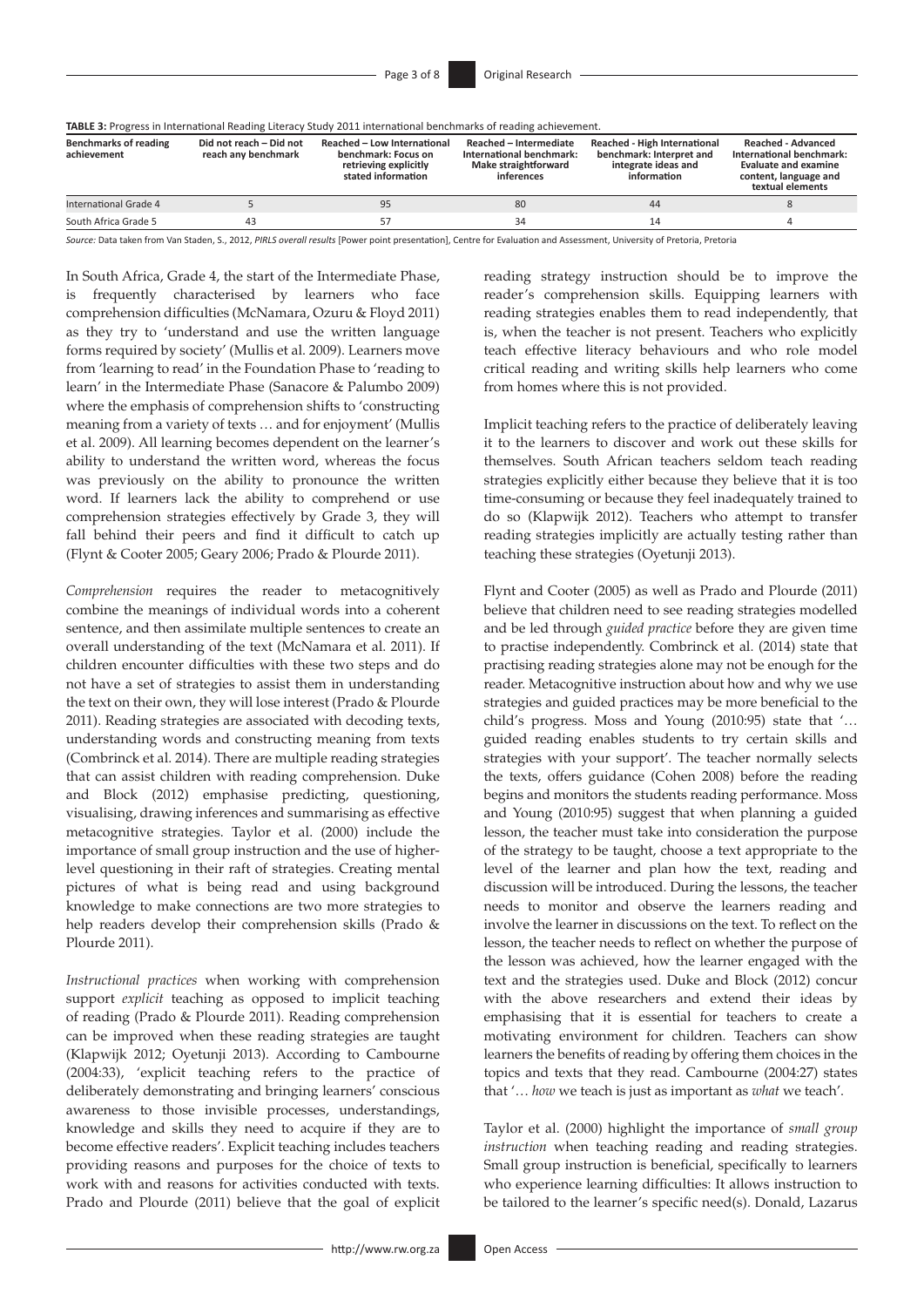and Lolwana (2007:86) argue that through '… speaking, reading, writing and interacting within a particular discourse, people internalise that way of thinking.' As teachers and children interact in small groups with comprehension exercises, the form of language that is used shapes the way they begin to think, and shapes their construction of knowledge.

Hence, this small research project, underpinned by Vygotsky's socio-cultural theory, aimed to investigate instructional principles that were necessary to teach a Grade 4 boy more critical comprehension abilities.

# **Theoretical Framework**

Lucy (1988) cites Vygotsky's theory of socio-cultural development and states that individual human development is a social process in which culture is the main determining factor. Social interactions, which take place in the child's immediate and external environment, play a significant role in the child's development and allow children the opportunity to acquire knowledge and develop processes. To benefit optimally from such interactions and problemsolving experiences, a learner should be actively involved in the process.

Donald et al. (2007:86) state that Vygotsky '… has helped us understand that the development of cognition in children is related to the social construction of knowledge… passing on values, information and ways of understanding through social interactions.' Santrock (2011:50) explains that 'the importance of social influences, especially instruction, on children's cognitive development is reflected in Vygotsky's concept of the Zone of Proximal Development (ZPD)'. The ZPD differentiates the gap between what a child can do on their own without help and what a child can do with adult guidance or more capable peers. In assuming responsibility for early tuition, the adult instructor scaffolds the process through language: The adult uses speech to guide the child. The responsibility is transferred to the child when they can use their own speech to interact with others, for 'self-talk' purposes and eventually as internal speech to direct their behaviour (Lucy 1988). The level of achievement of a child and the level of potential achievement are clearly distinguished by Vygotsky (Bruner 1997:131). It is the 'teachers and more competent peers who direct student's social and cultural experiences' (Bruner 1997 cited in Wertsch 1990:90).

'Scaffolding' is when learners begin to internalise the new learning of the lesson, and assistance is gradually withdrawn. Adults, or more knowledgeable others, help learners to answer difficult questions or to solve problems by them asking leading questions (Vygotsky 1978 cited in Wittmer, Petersen & Puckett 2013). The purpose of scaffolding is to help students acquire knowledge and skills they would not have learned on their own. As the students demonstrate mastery of the content, the learning aids are faded and removed. Over the course of a teaching session, a more skilled person – a teacher or advanced peer adjusts the

amount of guidance to fit the child's current performance. When the student is learning a new task, a skilled person may use direct instruction. As the student's competence increases, less guidance is given. Scaffolding is often used to '… help students attain the upper limits of their ZPD' (Horowitz et al. 2005:105).

### **Intervention programme**

The focus of the six-week intervention programme was to equip the Grade 4 learner with reading strategies which would help improve his critical thinking abilities when working with comprehension exercises. The pre-test comprehension passage, taken from the pre-PIRLs tests was called 'Two Giant Dinosaurs' and covered three levels of questioning, namely focussing on and retrieving explicitly stated information (low international benchmark), making straightforward inferences (intermediate international benchmark), and examining and evaluating content, language and textual elements (advanced international benchmark). This passage did not contain any interpreting and integrating ideas (high international benchmark).

The intervention programme took place during the regular intervention class, a weekly language support class for learners who are at-risk of not progressing to the next grade as a result of not meeting the required standard of achievement in English (50%). This group lesson was held for an hour a week and from the third week an individual half-hour session was included for the learner on which this case study is based. One aspect of effective reading strategy instruction is small group instructional practice (Taylor et al. 2000) which allows for more individual attention and focus.

Throughout the intervention programme, each lesson started with the teacher explicitly stating the purpose of the lesson (Moss & Young 2010) and which strategy would be covered during the lesson. An essential component of reading strategy instruction is the concept of explicit teaching (Cambourne 2004). The researcher was mindful of Vygotsky's sociocultural theory which suggests that individual human development is a social process: In order for learners to develop optimally, they must be involved actively in the process (Lucy 1988).

Hence, the text was read jointly by the teacher and the learners. The teacher paused along the way to model various reading strategies with the main focus being on the strategy for the day (Cohen 2008). Once finished with the text, the teacher modelled the activity linked to the strategy using the 'Think-Aloud' process. According to McLaughlin (2006:223), the Think-Aloud process provides a '…model for active thinking during the reading process' when teaching reading strategies such as: 'previewing, visualizing, monitoring, selfquestioning, making connections, knowing how words work, summarising and evaluating'. The guided practice began, either with the learners re-reading the same text or reading a different text. The learners were encouraged to 'think-aloud' and ask questions while reading and completing the respective activity. The teacher supported the reading and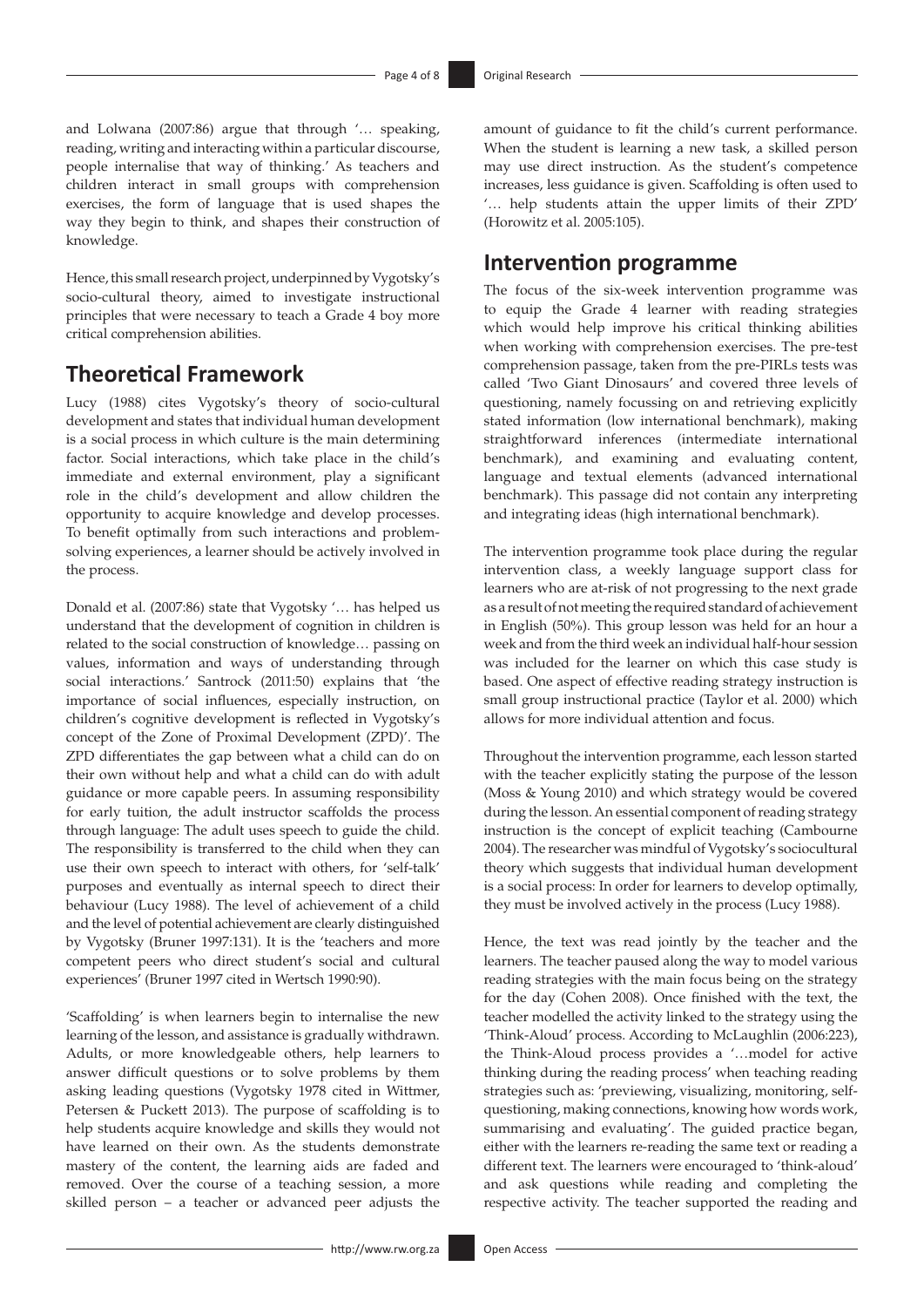activity process by scaffolding within the ZPD, recognising when to gradually withdraw and allow the learners to '… internalize the new learning' and to demonstrate mastery of the content (Vygotsky 1978 cited in Wittmer et al. 2013).

The objective for each reading strategy was to move from teacher-directed activities (direct explanation and modelling) to shared responsibility activities (guided practice and application) and eventually for the learner to achieve independence when working with the strategies (McLaughlin 2006).

To support the emotional development of the learner, a behaviour modification chart was introduced. The aim of this chart was to encourage the learner to identify areas in which he thought he had done well during the lesson and for him to develop a more positive self-esteem.

# **Method**

An interpretative case study was conducted using a sixweek intervention programme to assist a Grade 4 boy's understanding of reading strategies to improve his comprehension abilities and to identify which instructional practices the learner best responded to. Henning, Van Rensburg and Smit (2007:20) describes interpretivist research as looking for frames that shape meaning within social contexts. A mixed method research design was used in this study. At the beginning of the intervention programme, a pre-test was conducted to diagnostically identify the comprehension skills, strengths and challenges of the learner. After the six-week intervention programme the same test was given as a post-test. These results are discussed in the findings section.

The 10-year-old Grade 4, male learner was purposively selected as the sample on the basis that he experienced comprehension difficulties in making straightforward inferences and examining and evaluating content, language and textual elements. He was already attending the intervention classes offered by the teacher. The learner's Grade 3 teacher was interviewed because she had 'comprehensive knowledge' (Cohen Manion & Morrison 2007) about this learner and had tried to address his specific comprehension difficulties the previous year. The researcher was able to gain a deeper understanding of how his poor comprehension skills affected his academic performance in the previous year, as well as the role that reading strategies played in his comprehension.

Multiple data collection methods were used in this mixed methods research project. Cohen et al. (2007) state that there are multiple views of reality and it is imperative that a variety of perspectives, voices and views be taken into account when collecting data. A semi-structured interview was conducted with the learner's Grade 3 teacher during August 2015. This type of interview was selected in order to allow the interviewer and respondent 'freedom and flexibility' (Cohen et al. 2007:355). These interviews gave the

researcher an opportunity to enter into another person's perspective and return to events and experiences in the past that she was unable to replicate (Merriam 2009). The researcher asked the Grade 3 teacher about her understanding of the CAPS document in relation to comprehension skills, how she went about teaching comprehension skills in her class and whether she utilised different reading strategies. The teacher was further asked questions about this specific learner's reading and comprehension skills as well as her intervention programme she had used the previous year. Open-ended questions allowed the researcher to probe for in-depth answers as well as observe 'non-verbal reactions' (Kumar 2011:150).

Observations were used as a 'purposeful, systematic and selective way of watching and listening' to the learner (Kumar 2011:140). An observation schedule was used in order to gain first-hand experience of what difficulties the learner experienced when faced with a comprehension exercise and what, if any, reading strategies he accessed. The focus of the observations was on the learner's level of participation in the lesson and how he engaged with the teacher, group, texts and activities. His behaviour was observed to identify when and how the researcher needed to mediate. Observations took place during school hours when the learner was given a task which involved comprehension, as well as during the intervention classes after school hours. The learner was observed individually and in a group setting.

Merriam (2009) describes data analysis as a meaning-making process of data. The goal of data analysis is to uncover emerging themes, patterns and understandings (Patton 2002). Data were inductively analysed by transcribing the interviews verbatim and evaluating the observations. The collected data, along with the results of the pre-test and posttest, were compared in order to identify common themes that were relevant to the study. Once these themes were identified, they were coded: Each theme was given an abbreviation. The researcher was then able to 'quantify the main themes in order to provide their prevalence, and thus significance' (Kumar 2011:277).

Validity is seldom easy to establish (Cohen et al. 2007). In order to minimise bias, the researcher took the findings to the participants for confirmation and approval. The interview participants were able to tell the researcher whether the findings '… reflected their opinions and feelings accurately' (Kumar 2011:185). By using multiple data collection methods (weekly observations and two interviews), the researcher was able to identify common themes and achieve triangulation (Cohen et al. 2007).

In order to improve the trustworthiness of this research project, it was conducted in an 'ethical manner' (Merriam 2009). Written permission from the Western Cape Education Department, Cape Peninsula University of Technology, the school principal, the learner's past Grade 3 teacher and the learner's parent was obtained. The nature of the study and the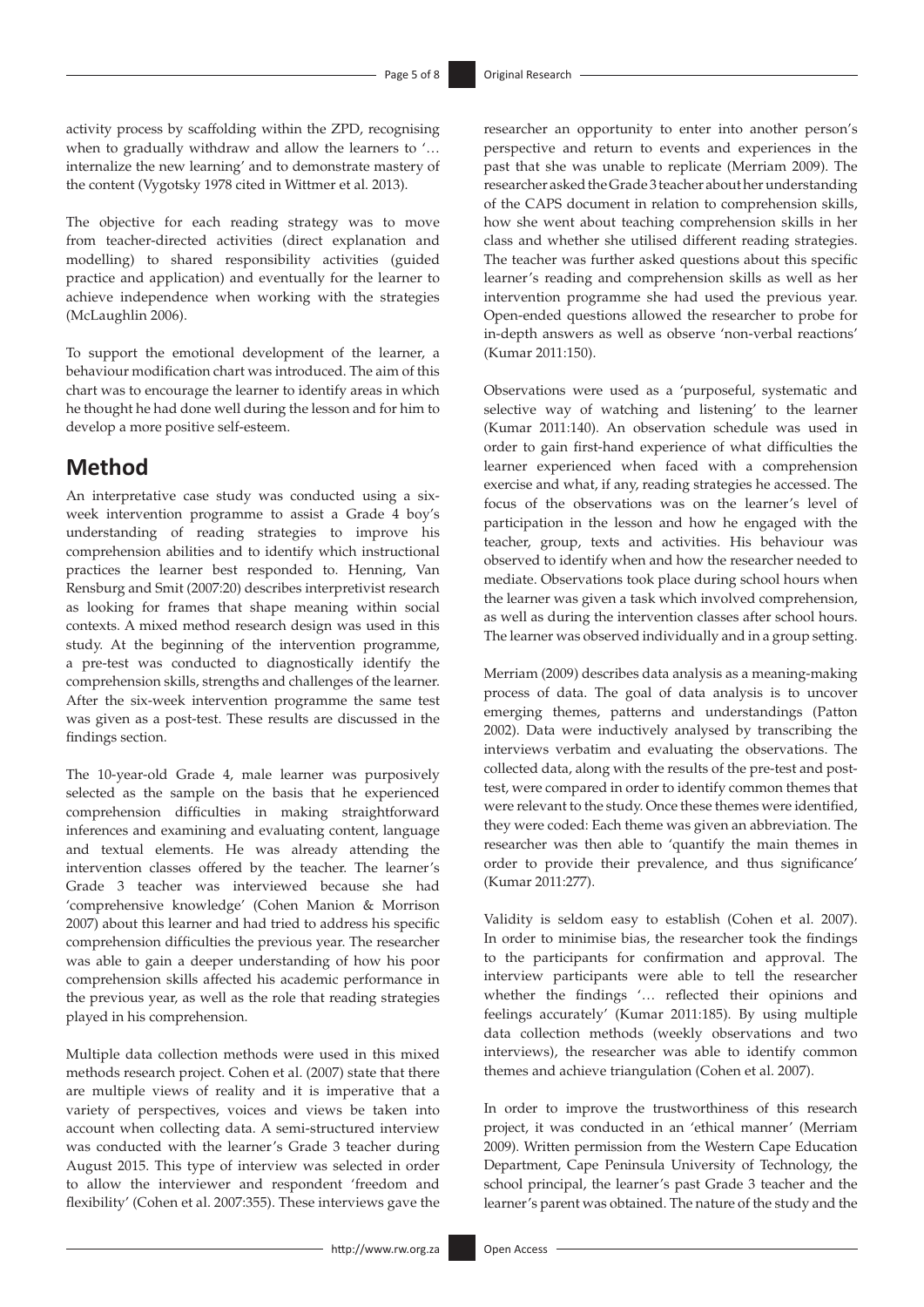intentions of the researcher were explained to all participants (Leedy & Ormond 2005). To ensure the confidentiality of the participants, their responses were kept anonymous.

# **Findings and discussion**

The purpose of this case study research aimed to investigate instructional principles that were necessary to teach a Grade 4 boy critical comprehension abilities. After inductively analysing the observations, two interview transcripts as well as the reading comprehension pre- and post-tests, the following two themes became evident:

- level of questioning
- reading strategy instructional practices.

#### **Level of questioning**

Table 4 provides data on the informational pre-and posttest comprehension results. The pre-test results indicate that the learner was able to deal with questions which required retrieval of explicitly stated information (e.g. What did Diplodocus eat?) but was unable to draw straightforward inferences (e.g. Why did T. Rex need to have such large jaws?) and experienced difficulty when examining and evaluating content, language and textual elements (e.g. How do the pictures of the T. Rex and Diplodocus help you learn about these two dinosaurs?). It was interesting to note the drop in scores for questions requiring the retrieval of explicitly stated information from pre-test to post-test, while the other more critical comprehension skills improved. The drop in scores for the retrieval of explicitly stated information may be explained by the researcher not focussing on these questions as the learner achieved 100% in the pre-test.

During the interview with the learner's Grade 3 teacher, she said the following about the types of activities she used when teaching reading comprehension:

We always discuss the 'who, what, where, when and how' questions when we read a text… [Teacher, female, Grade 3, 56]

During the intervention programme, the researcher observed that the learner was eager to participate and was verbally responsive to questions that required recall of explicitly stated information but that his enthusiasm dwindled and he 'appeared uninterested' when more critical questions were posed. It was evident that the learner had worked with explicitly stated information regularly and that he had had sufficient practice in this area. His ability in the other areas of reading comprehension such as, making straightforward inferences and examining and evaluating content, language and textual elements,

|  |  |  |  | TABLE 4: Results of the pre-and post-test comprehension results. |
|--|--|--|--|------------------------------------------------------------------|
|--|--|--|--|------------------------------------------------------------------|

| <b>Question type</b>                                           | Pre-test $%$ | Post-test % |
|----------------------------------------------------------------|--------------|-------------|
| Focus on and retrieve explicitly stated information            | 100          | 66          |
| Make straightforward inferences                                | <sup>0</sup> | 66          |
| Examine and evaluate content, language and<br>textual elements | 25           | 50          |

was not well developed. Exposure to, and practice of, higher order questions were not sufficient to enable him to answer these types of questions. He needed a set of strategies: modelling and guiding metacognition were used to do this (Combrinck et al. 2014).

#### **Reading strategy instructional practices**

Throughout the data collection process, it became evident that specific instructional practices were better suited than others for the teaching of reading strategies for this Grade 4 boy.

One of the earliest observations the researcher made was the way in which the learner responded during small group instruction in comparison to the classroom environment. He 'participated actively' during small group instruction but he appeared uninterested and disengaged in the classroom environment. The researcher noted the following in her observations regarding the learner's attitude to the lesson when it took place in a small group:

He appeared to be engaged with and interested in the lesson. [The researcher, female, Grade 4 teacher, 23]

The learner appeared comfortable, 'less anxious' and was more willing to take risks when working in a small group. This relaxation and cooperation were evident when he volunteered to answer a question even when he was unsure whether he had the 'correct' answer or not.

Another observation made by the researcher regarding favourable instructional practices was the use of 'explicit instruction' (Cambourne 2004:33). Initially, the researcher observed that when working on a comprehension exercise, the learner 'started to answer questions immediately' without looking through the whole text. When answering questions, he 'did not refer to the text and answered (incorrectly) all questions from memory'.

This observation was echoed by the learner's Grade 3 teacher:

…the learner struggled to read and understand at the same time … he was good with oral activities but avoided writing and answering comprehension questions. [Teacher, female, Grade 3, 56]

This may look like the learner was impulsive. However, the researcher believed he possessed very few, if any, strategies such as making connections, predicting, questioning, monitoring, visualising and summarising to utilise when he encountered difficulty. In some instances, the learner 'became distracted' and lost interest in the comprehension exercise (Prado & Plourde 2011).

When asked about the approach the Grade 3 teacher used when teaching comprehension, she said the following:

I don't tell them the exact strategy…I won't say "today we are learning about inferring information or similarities and differences." …I don't use that terminology. [Teacher, female, Grade 3, 56]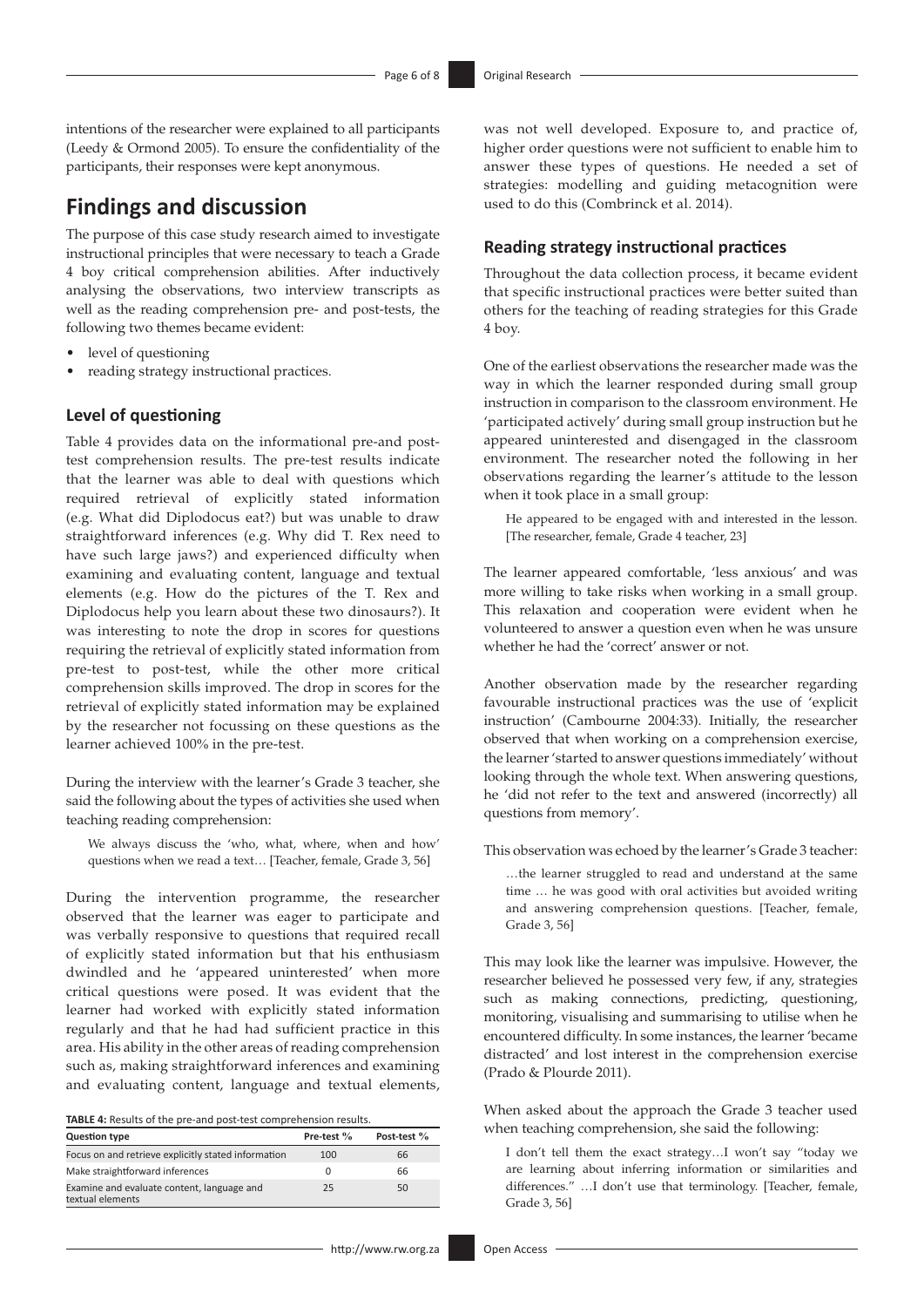She added:

I will just guide and lead them through the activity… [Teacher, female, Grade 3, 56]

The explicit teaching of reading strategies required the researcher to model the strategy, allow for guided practice, and then the learner had an opportunity for individual application where he practised these strategies independently (Prado & Plourde 2011). This method of teaching distinguished between what the learner could do by himself without help and what he could do with adult guidance.

During the observations, the researcher noted the following about the learner's response to the explicit teaching of the reading strategy 'monitoring':

He appeared unfamiliar with the concept…he seemed to lose interest when I started to model the strategy. [Researcher, female, Grade 4, 23]

In contrast to the observations made by the researcher, as well as the responses from the Grade 3 teacher, the post-test results indicated that explicit, small group instruction was of value to the learner and improved his reading comprehension ability.

In the interview, the teacher mentioned an important point that the CAPS document prescribes what skills the learner must acquire but does not prescribe how they must be taught.

The document just lists the types of questions … the document doesn't tell you how to go about teaching it. [Teacher, female, Grade 3, 56]

Research surrounding the teaching of reading strategies has shown that teachers seldom spend time on the development and instruction of reading comprehension (Klapwijk 2012).

The interview with the Grade 3 teacher revealed that she integrated comprehension with language lessons:

I always integrate it (comprehension) into a whole language lesson … comprehension is learnt on a daily basis not always in English, even in subjects like Maths … [Teacher, female, Grade 3, 56]

Many teachers believe that teaching reading strategies is too time consuming and many feel inadequately trained to do so (Klapwijk 2012). As the process of explicit teaching can be time consuming on the teacher's part, many teachers elect the alternative method – implicit teaching. This choice results in comprehension being tested rather than taught (Oyetunji 2013). These points are confirmed by Spaull (2015) who state that in South Africa our schools are: '… characterised by wasted learning time, incomplete coverage of the curriculum, weak subject and content knowledge among teachers, low cognition demands placed on learners and exceedingly poor educational outcomes'.

### **Recommendations**

While extracting explicitly stated information is a crucial skill, it is suggested that the focus of teaching reading comprehension be expanded to include deliberate instruction of higher order comprehension skills. The teaching of metacognition should be implemented from the start of a learner's school career enabling the learner to access and utilise this skill throughout the school career. Learners should work with informational texts early on in the Foundation Phase in an attempt to prevent comprehension challenges faced by learners in Grade 4 upwards.

Given the literacy and comprehension failures evident in South Africa, greater attention should be placed on reading comprehension in the language curriculum. The use of reading strategies coupled with explicit instruction has proven to be beneficial in improving comprehension ability. It is recommended that learning, teaching and support material be better developed to support the explicit teaching of many different reading strategies.

A further recommendation is that initial teacher education programmes offer training in the teaching of reading strategies, focusing on instructional practices, as a component of their language courses. This input was absent from the researcher's undergraduate training programme. The training of reading strategies should be offered to all phases; not only Foundation Phase teachers who traditionally set the groundwork for reading and reading comprehension.

# **Conclusion**

The purpose of this interpretative case study was to ascertain what instructional reading strategies can improve comprehension skills. Two main conclusions can be drawn. Firstly, learners are generally well equipped to deal with questions which require retrieval of explicitly stated information but struggle with higher-order level questions such as drawing inferences or evaluating content. Learners need to be equipped to work with higher order questions from an early grade. Exposure alone is not adequate.

Secondly, it was established that certain instructional practices are more favourable than others when teaching reading strategies. Guided reading, in a small group context, was used as part of the strategy to explicitly teach reading comprehension strategies.

This interpretative case study focussed on the development of reading comprehension skills of one learner with a focus on making straightforward inferences and examining and evaluating content, language and textual elements. It cannot be assumed that the outcome will be the same for other learners. Further improvements may have been possible had the duration of the intervention programme been longer. Implications for further research using the same framework include interviewing specialists, such as Learning Support Teachers, Occupational Therapists or Educational